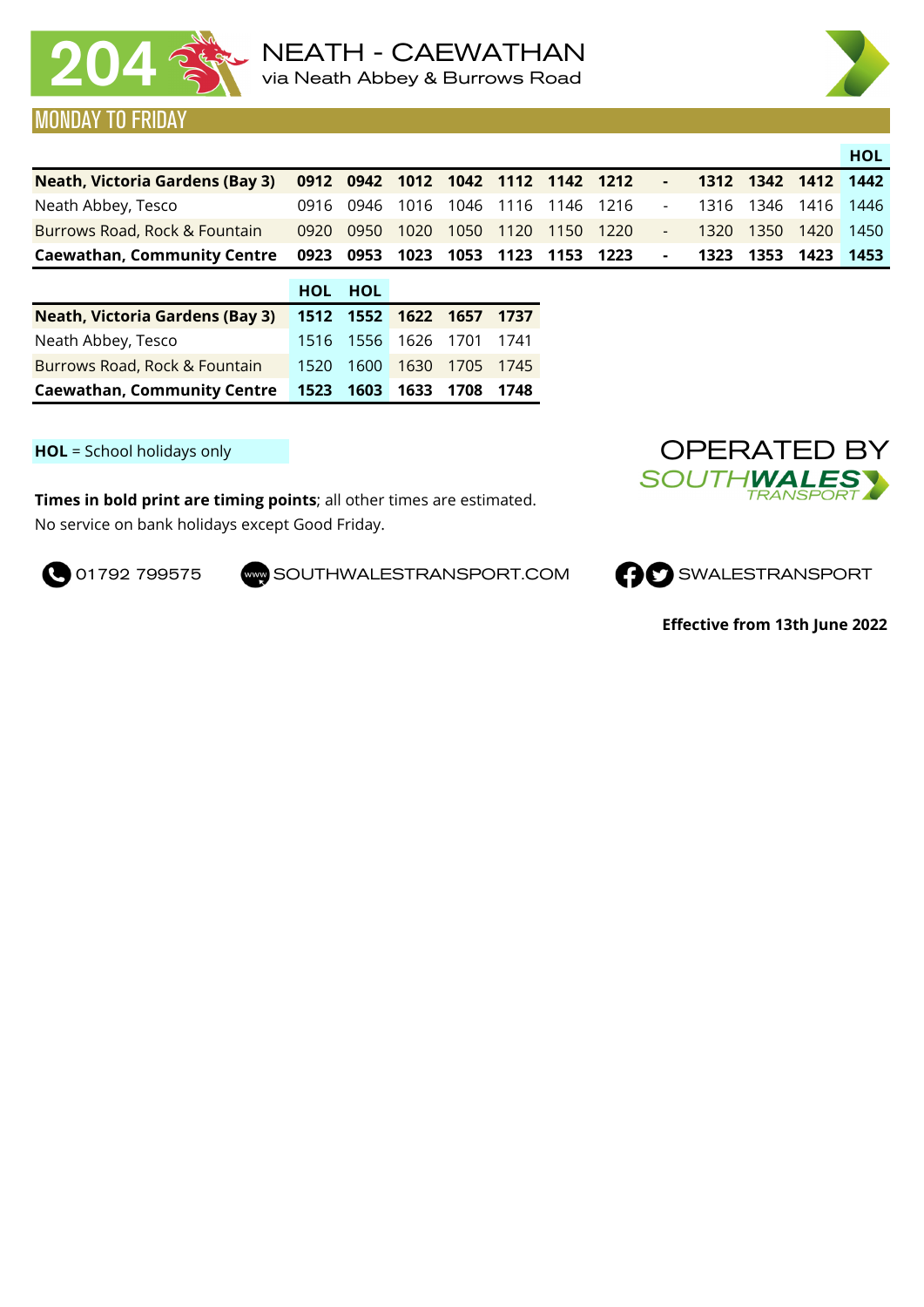



|                                    | <b>SCH</b> | <b>HOL</b>     |            |            |      |           |                |      |      |      |                          |      |
|------------------------------------|------------|----------------|------------|------------|------|-----------|----------------|------|------|------|--------------------------|------|
| <b>Caewathan, Community Centre</b> | 0823       | 0823           | 0853       | 0923       | 0953 |           | 1023 1053 1123 |      | 1153 | 1223 | ٠                        | 1323 |
| Burrows Road, Rock & Fountain      | 0828       | 0827           | 0857       | 0927       | 0957 | 1027      | 1057           | 1127 | 1157 | 1227 | $\overline{\phantom{a}}$ | 1327 |
| Neath Abbey, Tesco                 | 0832       | 0831           | 0901       | 0931       | 1001 | 1031      | 1101           | 1131 | 1201 | 1231 | $\overline{\phantom{a}}$ | 1331 |
| Neath College, Neath Abbey Road    | 0836       | 0833           | 0903       | 0933       | 1003 | 1033      | 1103           | 1133 | 1203 | 1233 | $\overline{\phantom{a}}$ | 1333 |
| <b>Neath, Victoria Gardens</b>     | 0843       | 0838           | 0908       | 0938       | 1008 | 1038      | 1108           | 1138 | 1208 | 1238 | ٠                        | 1338 |
|                                    |            |                | <b>HOL</b> | <b>HOL</b> |      |           |                |      |      |      |                          |      |
| <b>Caewathan, Community Centre</b> |            | 1353 1423 1453 |            | 1523       | 1603 | 1633 1708 |                |      |      |      |                          |      |
| Burrows Road, Rock & Fountain      | 1357       | 1427           | 1457       | 1527       | 1607 | 1637      | 1712           |      |      |      |                          |      |

| <b>Neath, Victoria Gardens</b>                           |  |  | 1408 1438 1508 1538 1618 1653 1726 |  |
|----------------------------------------------------------|--|--|------------------------------------|--|
| Neath College, Neath Abbey Road 1403 1433 1503 1533 1613 |  |  |                                    |  |
| Neath Abbey, Tesco                                       |  |  | 1401 1431 1501 1531 1611 1641 1716 |  |

**SCH** = School days only **HOL** = School holidays only OPERATED BY /TH 1WALI **TRANSF** 

**Times in bold print are timing points**; all other times are estimated. No service on bank holidays except Good Friday.



**O** 01792 799575 SOUTHWALESTRANSPORT.COM **CO** SWALESTRANSPORT

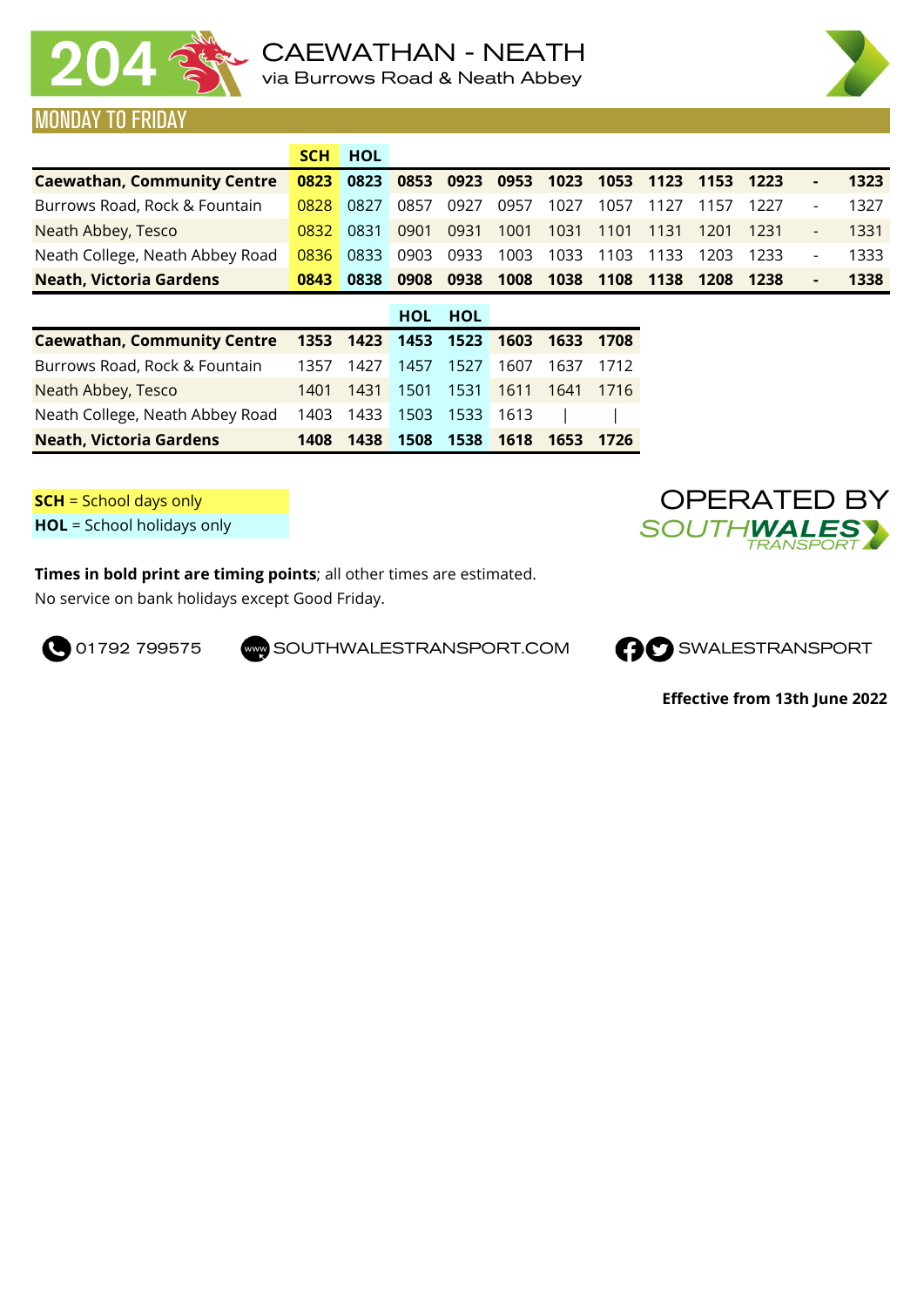

'URDAY



| Neath, Victoria Gardens (Bay 3) 0912 0942 1012 1042 1112 1142 1212 |  |  |  |                                    |        |  | 1312 1342 1412 1442 |  |
|--------------------------------------------------------------------|--|--|--|------------------------------------|--------|--|---------------------|--|
| Neath Abbey, Tesco                                                 |  |  |  | 0916 0946 1016 1046 1116 1146 1216 | $\sim$ |  | 1316 1346 1416 1446 |  |
| Burrows Road, Rock & Fountain                                      |  |  |  | 0920 0950 1020 1050 1120 1150 1220 |        |  | 1320 1350 1420 1450 |  |
| Caewathan, Community Centre 0923 0953 1023 1053 1123 1153 1223     |  |  |  |                                    |        |  | 1323 1353 1423 1453 |  |

| Neath, Victoria Gardens (Bay 3) 1512 1552 1622 1657 1737 |  |                          |  |
|----------------------------------------------------------|--|--------------------------|--|
| Neath Abbey, Tesco                                       |  | 1516 1556 1626 1701 1741 |  |
| Burrows Road, Rock & Fountain                            |  | 1520 1600 1630 1705 1745 |  |
| Caewathan, Community Centre 1523 1603 1633 1708 1748     |  |                          |  |

**Times in bold print are timing points**; all other times are estimated. No service on bank holidays except Good Friday.



**O** 01792 799575 SOUTHWALESTRANSPORT.COM **CO** SWALESTRANSPORT